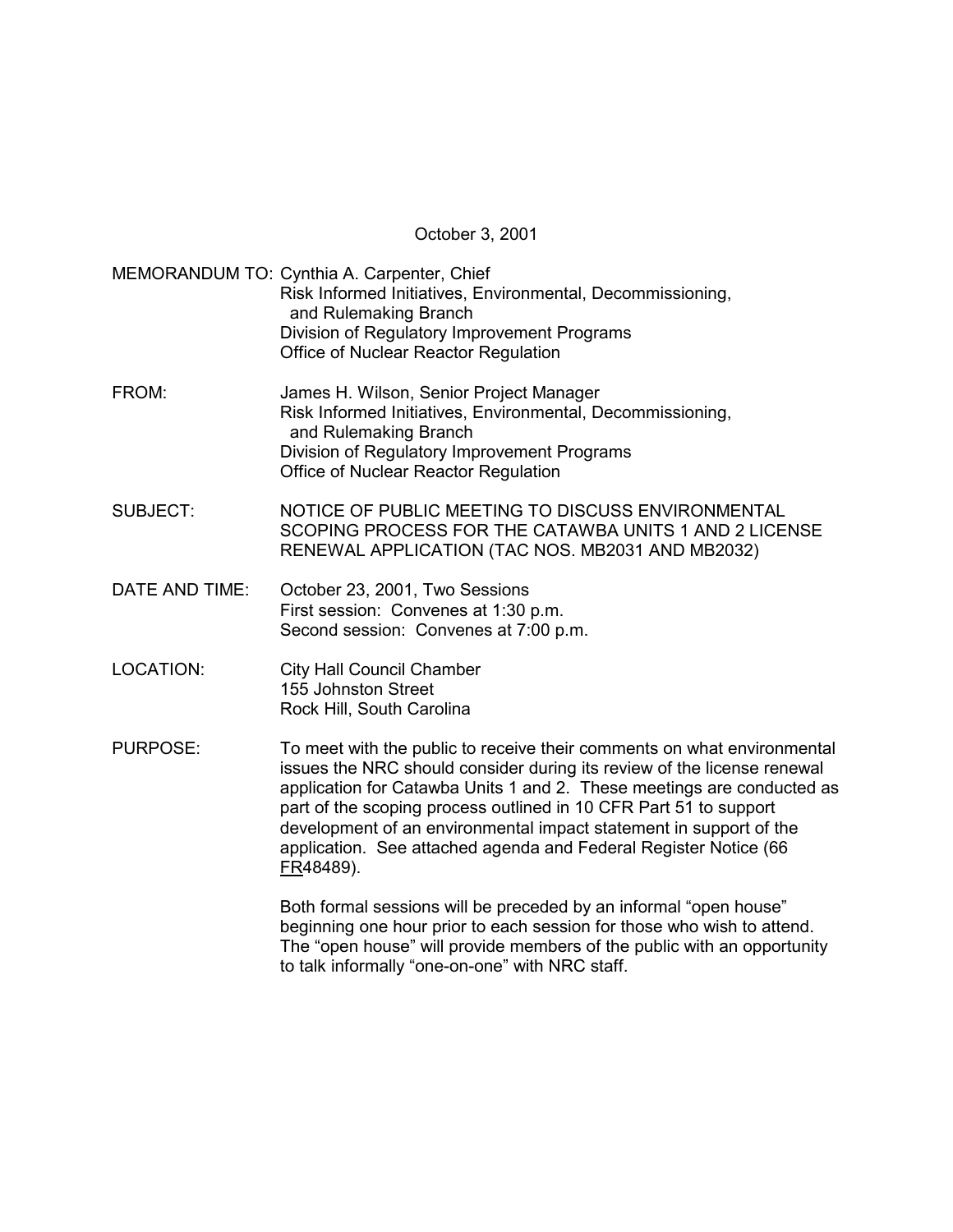C. Carpenter 2

PARTICIPANTS: NRC NRC Members of the Public Who Register to Speak

> C. Carpenter F. Cameron J. Wilson

Docket Nos 50-413 and 50-414

Attachments: Agenda and FR Notice

cc: See next page

Members of the public may register to present oral comments at this meeting by contracting Jim Wilson (800) 368-5642, ext 1108, or by internet jhw1@nrc.gov by October 18, 2001. Those who wish to make comments may also register at the City Hall Council Chamber meeting site within 15 minutes of the start of each session. Individual oral comments may be limited by the time available, depending on the number of persons who register.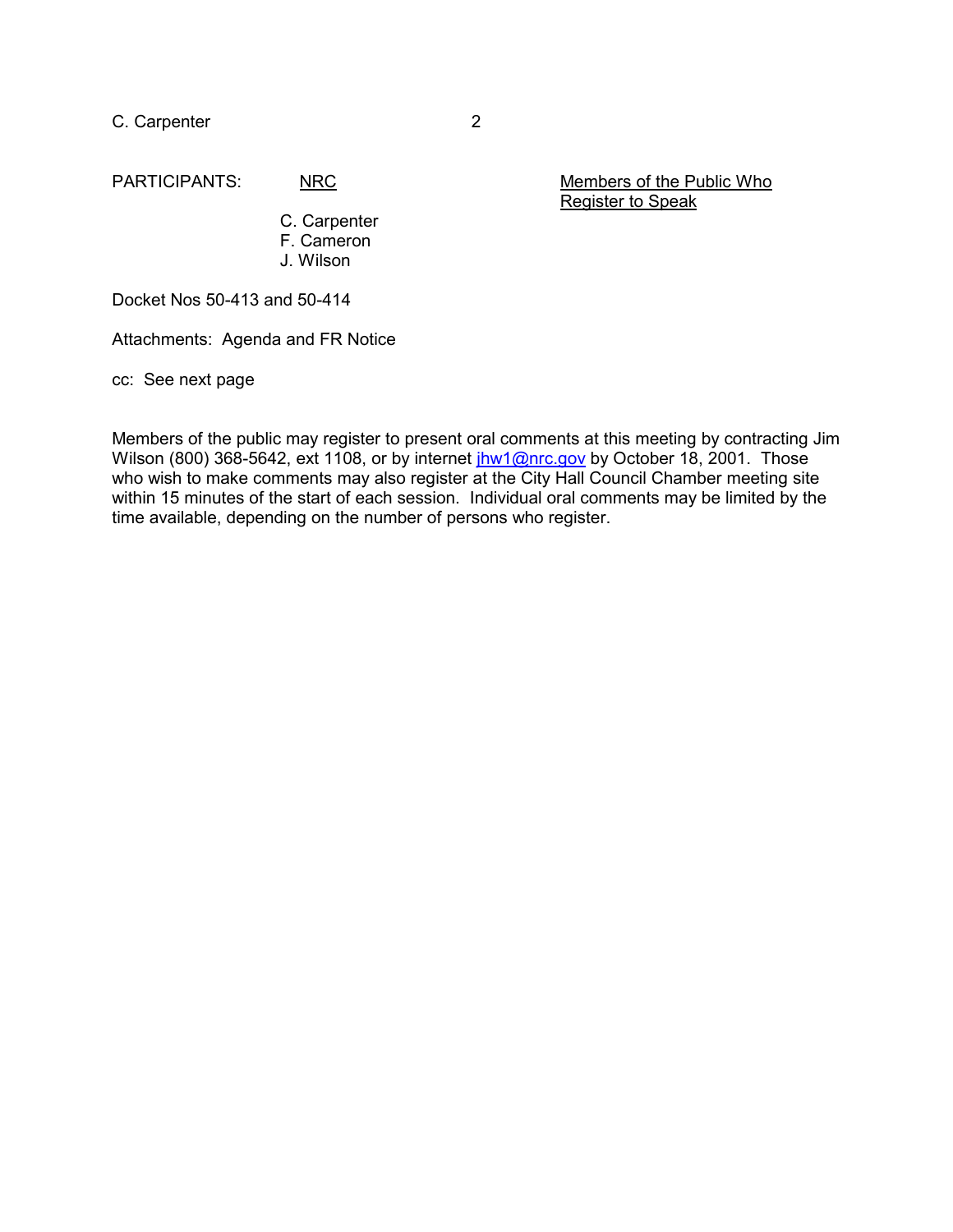C. Carpenter 2

PARTICIPANTS: NRC Members of the Public Who Register to Speak

> F. Cameron R. Franovich J. Wilson

Docket Nos 50-413 and 50-414

Attachments: Agenda and FR Notice

cc: See next page

Members of the public may register to present oral comments at this meeting by contracting Jim Wilson (800) 368-5642, ext 1108, or by internet jhw1@nrc.gov by October 18, 2001. Those who wish to make comments may also register at the City Hall Council Chamber meeting site within 15 minutes of the start of each session. Individual oral comments may be limited by the time available, depending on the number of persons who register.

#### DISTRIBUTION:

| Docket File       | S. Fox       |
|-------------------|--------------|
| RGEB r/f          | C. Carpenter |
| <b>PUBLIC</b>     | J. H. Wilson |
| D. Matthews       | R. Franovich |
| <b>B.</b> Zalcman | C. Julian    |
| C. Grimes         |              |
| C. Patel          |              |

### **Accession No.: ML012760475**

\*See previous concurrence

Document Name: G:\RGEB\Catawba\Scoping Meeting\meetnotO23

| OFC.        | RGFB     | <b>RGFB</b> | SC:RGEB   |
|-------------|----------|-------------|-----------|
| NAME        | SLFox*   | JHWilson*   | BZalcman* |
| <b>DATE</b> | 10/03/01 | 10/03/01    | 10/03/01  |

OFFICIAL RECORD COPY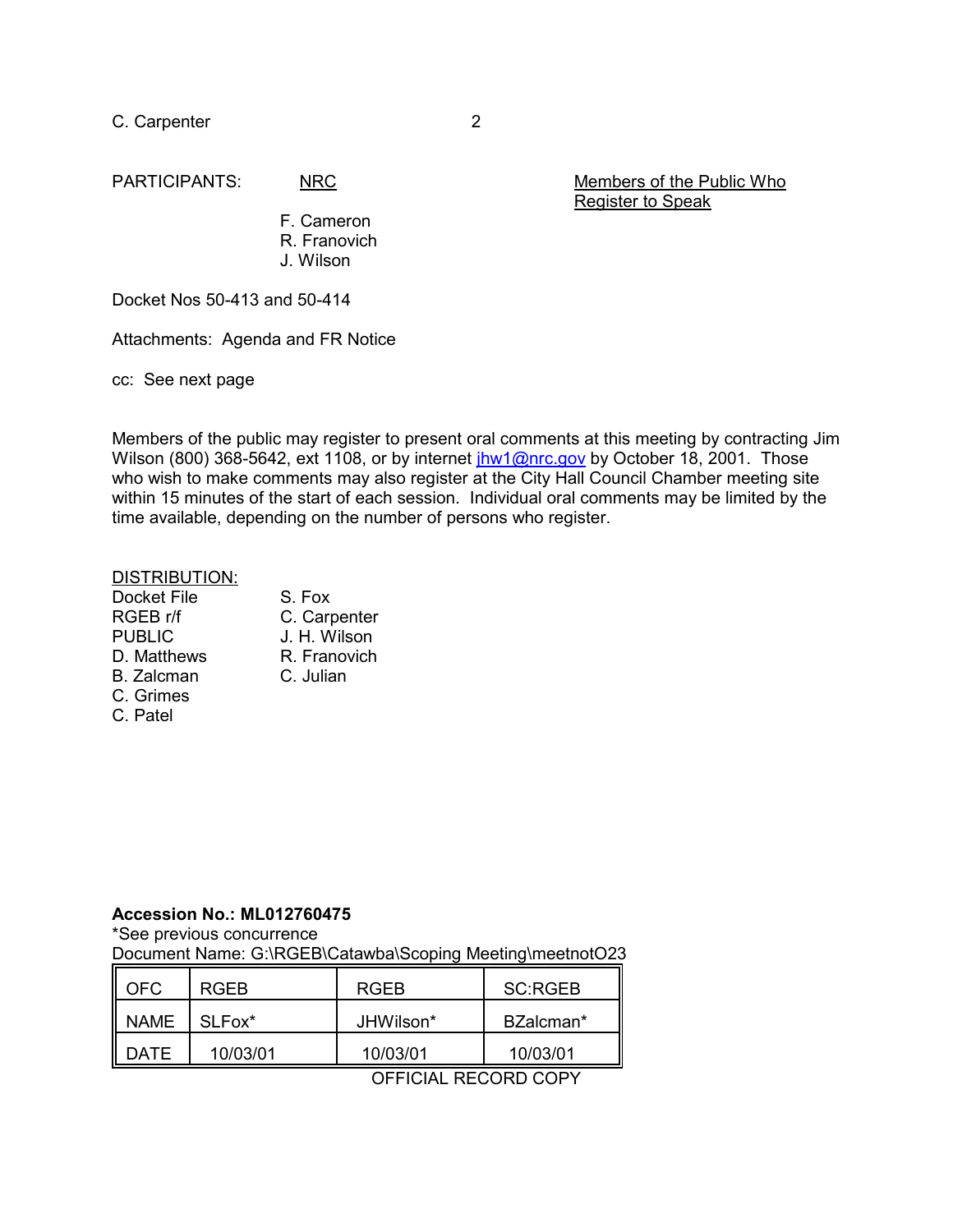# **AGENDA FOR PUBLIC MEETING TO DISCUSS ENVIRONMENTAL SCOPING PROCESS FOR CATAWBA UNITS 1 AND 2 LICENSE RENEWAL APPLICATION**

# TUESDAY, OCTOBER 23, 2001

- I. Welcome and purpose of meeting 10 minutes (F. Cameron)
- II. Overview of license renewal process 5 minutes (R. Franovich)
- III. Overview of environmental review process 10 minutes (J. Wilson)
- IV. Public comments 2 1/2 hours (F. Cameron)
- V. Closing/availability of transcripts, etc. 5 minutes (F. Cameron)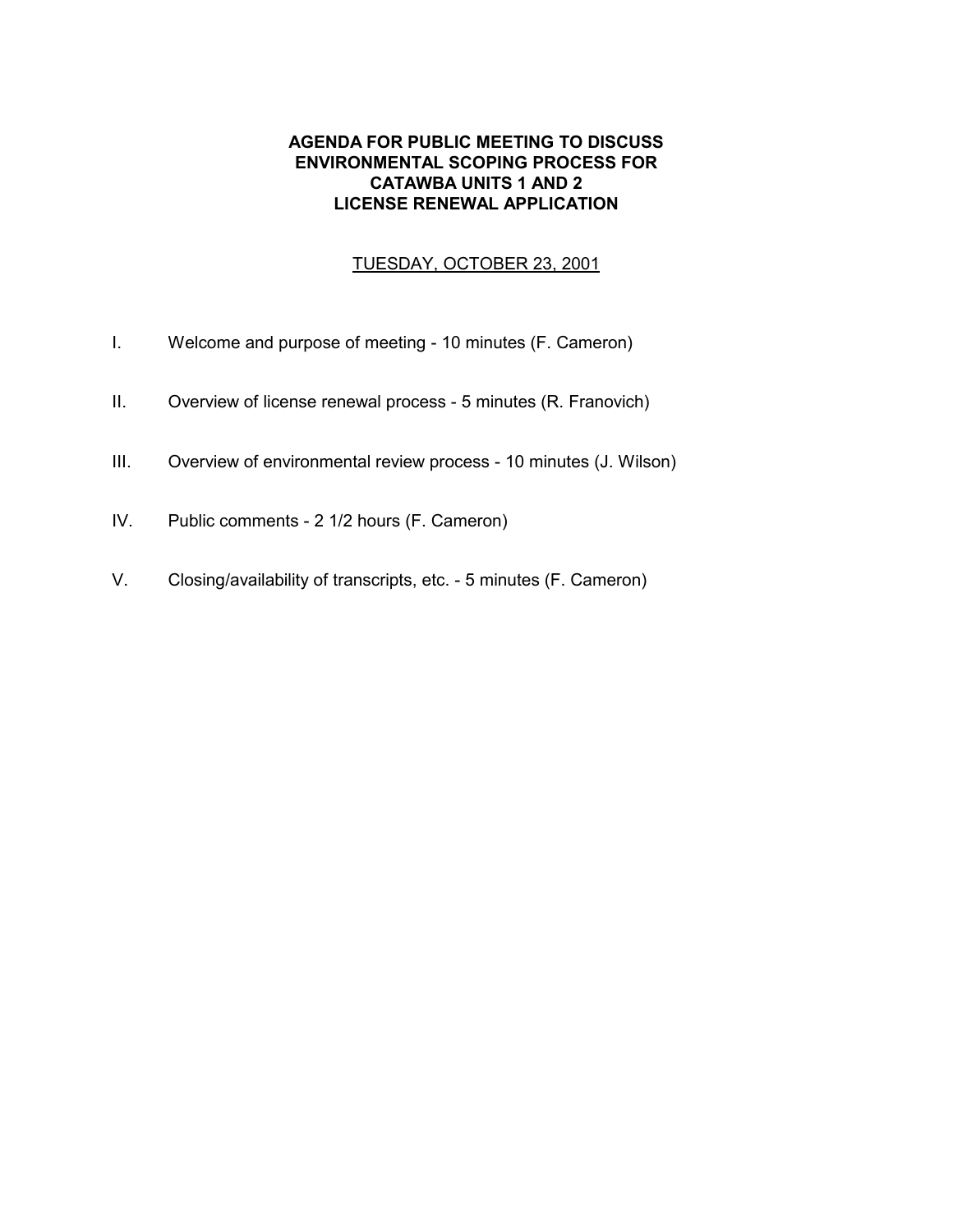[Federal Register: September 20, 2001 (Volume 66, Number 183)] [Notices] [Page 48489-48491] From the Federal Register Online via GPO Access [wais.access.gpo.gov] [DOCID:fr20se01-127]

-----------------------------------------------------------------------

NUCLEAR REGULATORY COMMISSION

Docket Nos. 50-413 AND 50-414

Duke Energy Corporation; Catawba Nuclear Station, Units 1 and 2; Notice of Intent To Prepare An Environmental Impact Statement and Conduct Scoping Process

 Duke Energy Corporation (Duke) has submitted an application for renewal of operating licenses NPF-35 and NPF-52 for up to an additional 20 years of operation at Catawba Nuclear Station (Catawba), Units 1 and 2. Catawba is located in York County, South Carolina. The application for renewal was submitted by letter dated June 13, 2001, pursuant to 10 CFR Part 54. A notice of receipt of application, including the environmental report (ER), was published in the Federal Register on July 16, 2001 (66 FR 37072). A notice of acceptance for docketing of the application for renewal of the facility operating license was published in the Federal Register on August 15, 2001 (66 FR 42893). The purpose of this notice is to inform the public that the U.S. Nuclear Regulatory Commission (NRC) will be preparing an environmental impact statement in support of the review of the license renewal application and to provide the public an opportunity to participate in the environmental scoping process as defined in 10 CFR 51.29.

 In accordance with 10 CFR 54.23 and 10 CFR 51.53(c), Duke submitted the ER as part of the application. The ER was prepared pursuant to 10 CFR Part 51 and is available for public inspection at the NRC Public Document Room located at 11555 Rockville Pike (first floor), or from the Publicly Available Records (PARS) component of NRC's document system (ADAMS). ADAMS is accessible at http://www.nrc.gov/NRC/ADAMS/

### [[Page 48490]]

index.html, (NRC's Public Electronic Reading Room). In addition, the York County Library, located at 138 Black Street, Rock Hill, South Carolina, has agreed to make the ER available for public inspection.

 This notice advises the public that the NRC intends to gather the information necessary to prepare a plant-specific supplement to the Commission's ``Generic Environmental Impact Statement (GEIS) for License Renewal of Nuclear Plants,'' (NUREG-1437) in support of the review of the application for renewal of the Catawba operating licenses for up to an additional 20 years. Possible alternatives to the proposed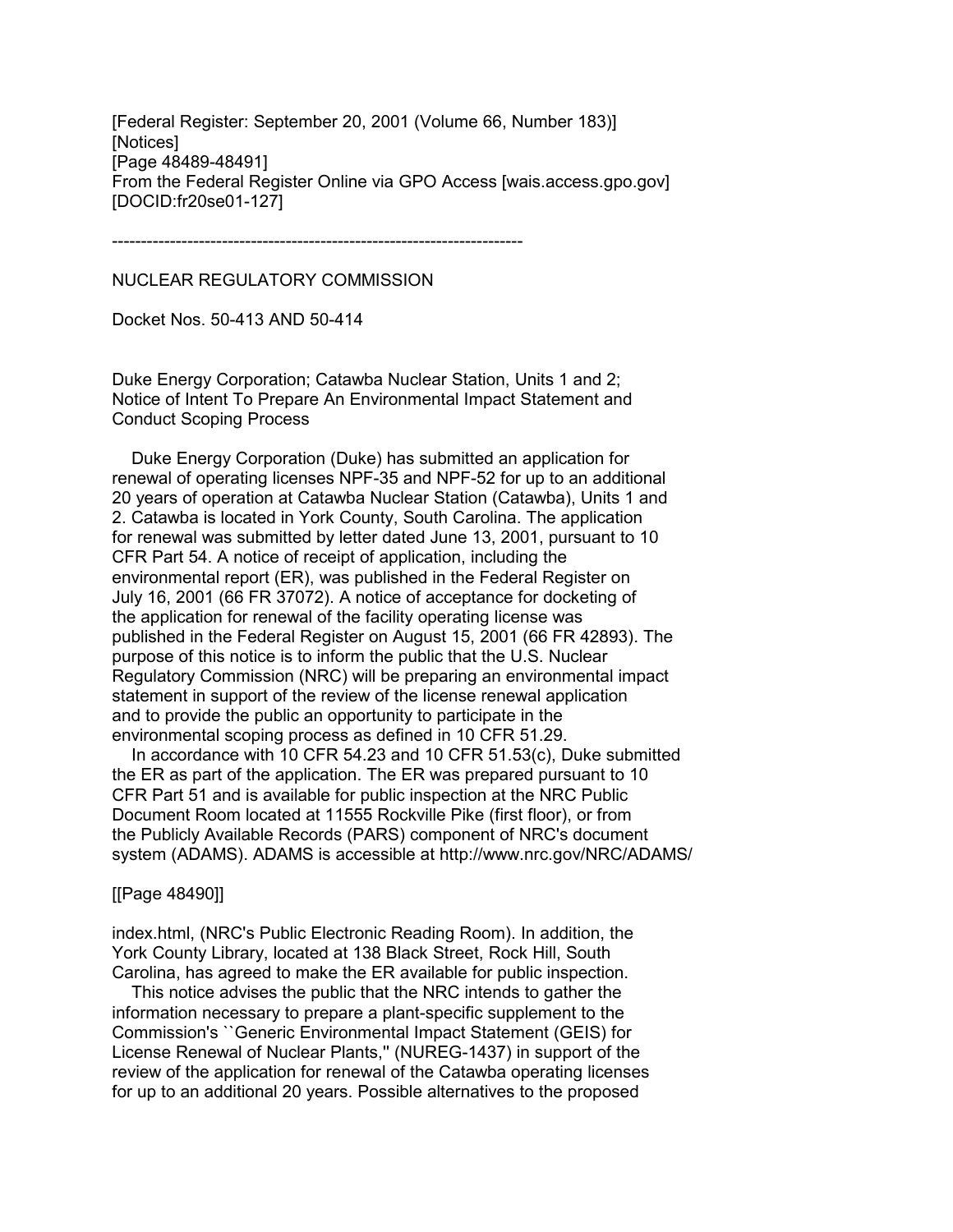action (license renewal) include no action and reasonable alternative energy sources. 10 CFR 51.95 requires that the NRC prepare a supplement to the GEIS in connection with the renewal of an operating license. This notice is being published in accordance with the National Environmental Policy Act (NEPA) and the NRC's regulations found in 10 CFR Part 51.

 The NRC will first conduct a scoping process for the supplement to the GEIS and, as soon as practicable thereafter, will prepare a draft supplement to the GEIS for public comment. Participation in this scoping process by members of the public and local, State, and Federal government agencies is encouraged. The scoping process for the supplement to the GEIS will be used to accomplish the following:

 a. Define the proposed action which is to be the subject of the supplement to the GEIS.

 b. Determine the scope of the supplement to the GEIS and identify the significant issues to be analyzed in depth.

 c. Identify and eliminate from detailed study those issues that are peripheral or that are not significant.

 d. Identify any environmental assessments and other environmental impact statements (EISs) that are being or will be prepared that are related to but are not part of the scope of the supplement to the GEIS being considered.

 e. Identify other environmental review and consultation requirements related to the proposed action.

 f. Indicate the relationship between the timing of the preparation of environmental analyses and the Commission's tentative planning and decision-making schedule.

 g. Identify any cooperating agencies and, as appropriate, allocate assignments for preparation and schedules for completing the supplement to the GEIS to the NRC and any cooperating agencies.

 h. Describe how the supplement to the GEIS will be prepared, including any contractor assistance to be used.

 The NRC invites the following entities to participate in the scoping process:

a. The applicant, Duke Energy Corporation.

 b. Any Federal agency that has jurisdiction by law or special expertise with respect to any environmental impact involved, or that is authorized to develop and enforce relevant environmental standards.

 c. Affected State and local government agencies, including those authorized to develop and enforce relevant environmental standards.

d. Any affected Indian tribe.

 e. Any person who requests or has requested an opportunity to participate in the scoping process.

f. Any person who intends to petition for leave to intervene.

 Participation in the scoping process for the supplement to the GEIS does not entitle participants to become parties to the proceeding to which the supplement to the GEIS relates. Notice of opportunity for a hearing regarding the renewal application was the subject of the aforementioned Federal Register notice of acceptance for docketing. Matters related to participation in any hearing are outside the scope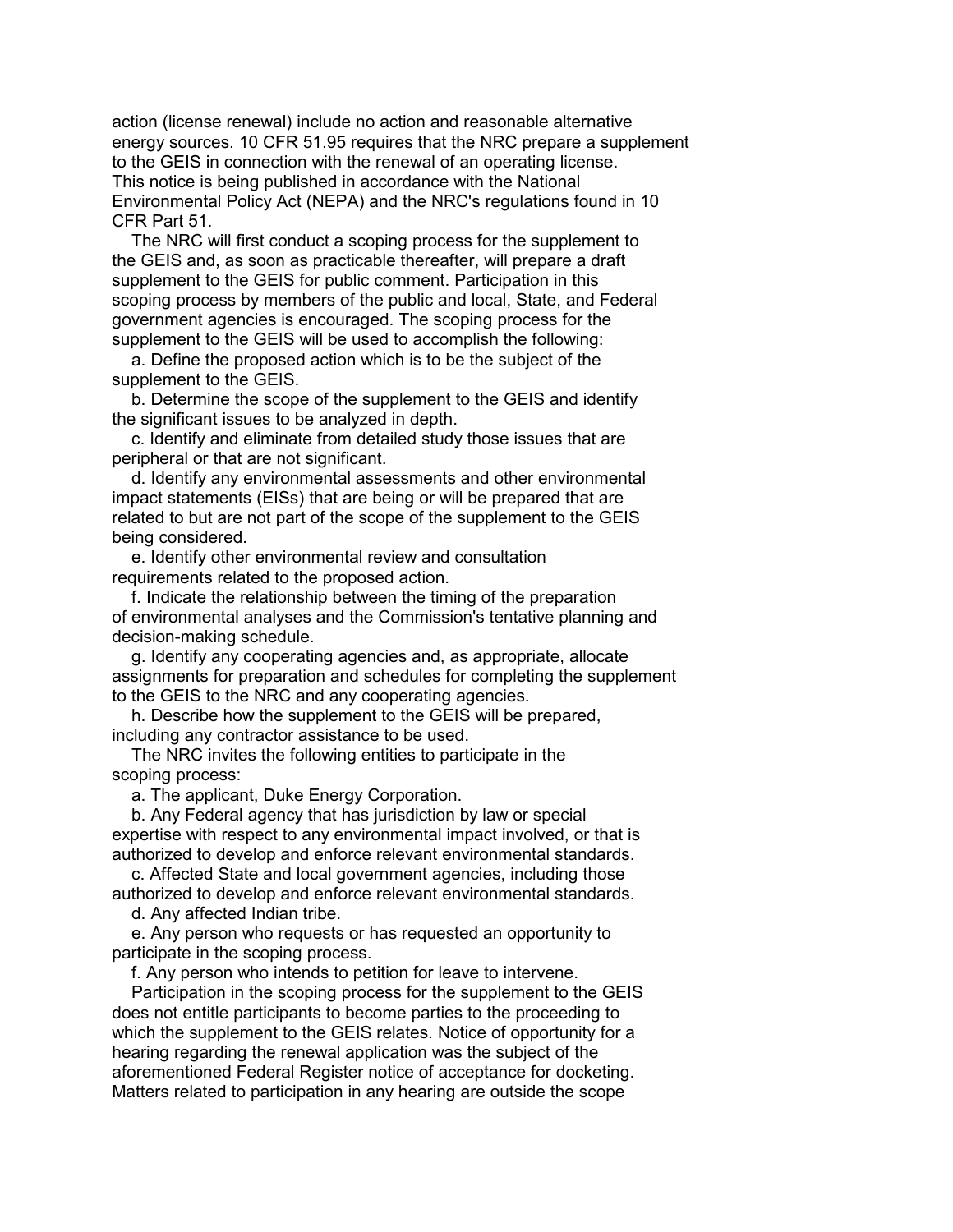of matters to be discussed at this public meeting.

 In accordance with 10 CFR 51.26, the scoping process for an EIS may include a public scoping meeting to help identify significant issues related to a proposed activity and to determine the scope of issues to be addressed in an EIS. The NRC has decided to hold public meetings for the Catawba license renewal supplement to the GEIS. The scoping meetings will be held in the Council Chamber at the City Hall, located at 155 Johnston Street, Rock Hill, South Carolina, on Tuesday, October 23, 2001. There will be two sessions to accommodate interested parties. The first session will convene at 1:30 p.m. and will continue until 4:30 p.m. The second session will convene at 7:00 p.m. with a repeat of the overview portions of the meeting and will continue until 10:00 p.m. Both meetings will be transcribed and will include (1) an overview by the NRC staff of the National Environmental Policy Act (NEPA) environmental review process, the proposed scope of the supplement to the GEIS, and the proposed review schedule; (2) an overview by Duke of the proposed action, Catawba license renewal, and the environmental impacts as outlined in the ER; and (3) the opportunity for interested Government agencies, organizations, and individuals to submit comments or suggestions on the environmental issues or the proposed scope of the supplement to the GEIS. Additionally, the NRC staff will host informal discussions one hour prior to the start of each session at the Rock Hill City Hall. No scoping comments will be accepted during the informal discussions. To be considered, comments must be provided either at the transcribed public meetings or in writing, as discussed below. Persons may register to attend or present oral comments at the meeting on the NEPA scoping process by contacting Mr. James H. Wilson by telephone at 1 (800) 368-5642, extension 1108, or by Internet to the NRC at jhw1@nrc.gov no later than October 18, 2001. Members of the public may also register to speak at the meeting within 15 minutes of the start of each session. Individual oral comments may be limited by the time available, depending on the number of persons who register. Members of the public who have not registered may also have an opportunity to speak, if time permits. Public comments will be considered in the scoping process for the supplement to the GEIS. If special equipment or accommodations are needed to attend or present information at the public meeting, the need should be brought to Mr. Wilson's attention no later than October 18, 2001, so that the NRC staff can determine whether the request can be accommodated.

 Members of the public may send written comments on the environmental scoping process for the supplement to the GEIS to: Chief, Rules and Directives Branch, Division of Administrative Services, Office of Administration, Mailstop T-6 D 59, U.S. Nuclear Regulatory Commission, Washington, DC 20555-0001.

 Comments may be hand-delivered to the NRC at 11545 Rockville Pike, Rockville, Maryland, between 7:45 a.m. and 4:15 p.m. on Federal workdays. To be considered in the scoping process, written comments should be postmarked by November 22, 2001. Electronic comments may be sent by the Internet to the NRC at CatawbaEIS@nrc.gov. Electronic submissions should be sent no later than November 22, 2001, to be